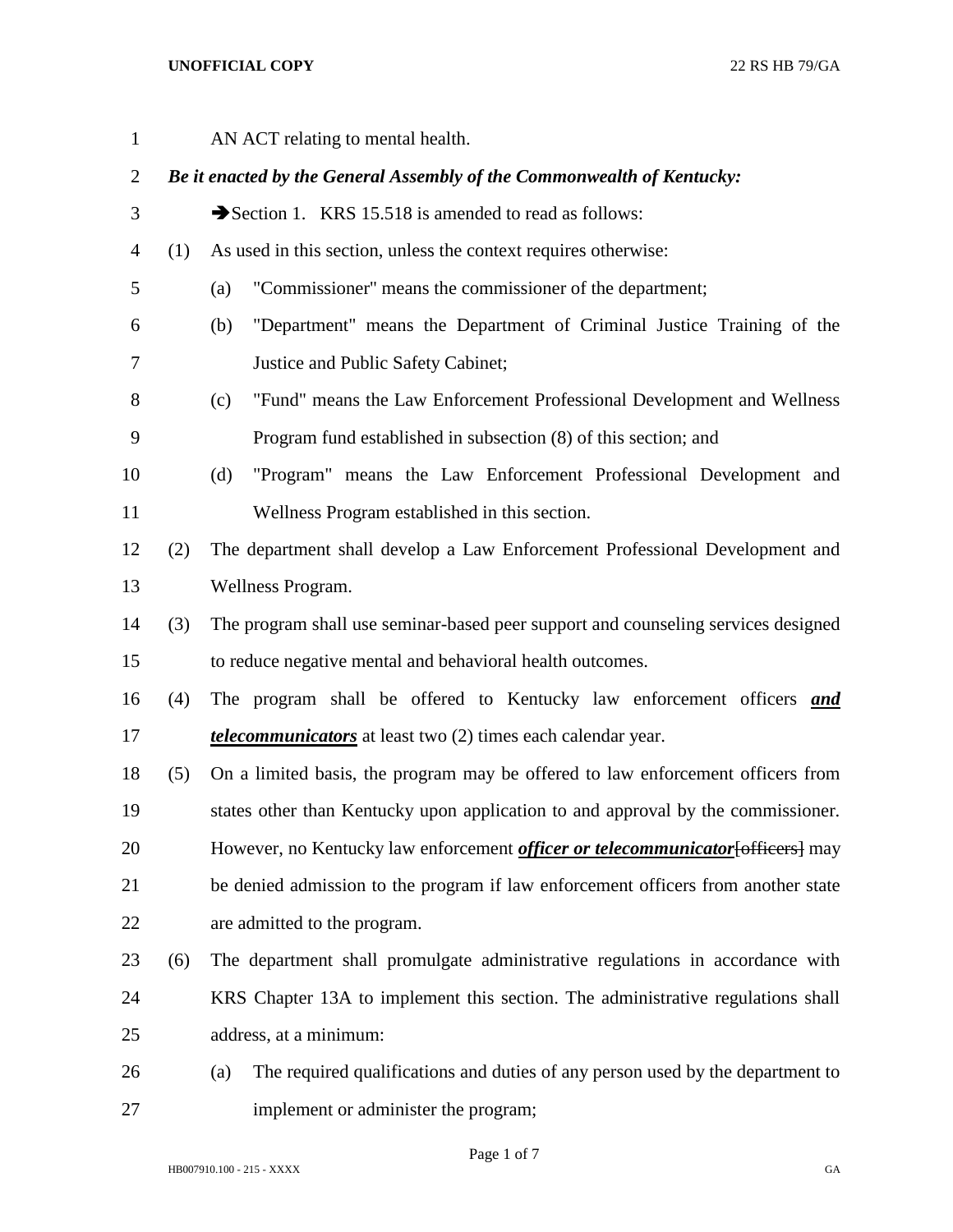- (b) The curriculum, programming, seminar type, and treatment modalities used in 2 the program;
- (c) The extent to which a *participant's*[participating officer's] relatives or friends may participate in seminars;
- (d) The standards by which law enforcement officers from other states may be accepted into the program by the commissioner; and
- (e) A protocol for establishing reciprocity for interagency assistance with other state, federal, and tribal law enforcement agencies and officers in administering the program.
- (7) (a) Except as provided in paragraphs (b) and (c) of this subsection, communications, identifying data, and any reports made in the application for or in the course of an officer's *or telecommunicator's* participation in the program shall be confidential and privileged from disclosure in any civil or criminal proceeding and shall not be subject to discovery, disclosure, or production upon the order or subpoena of a court or other agency with subpoena power, regardless of who possesses them. The participating officer *or telecommunicator* is the holder of the privilege.
- (b) The department may use anonymous data for research, statistical analysis, and educational purposes.
- (c) Any communication making an actual threat of physical violence against a clearly identified or reasonably identifiable victim or an actual threat of some specific violent act may be revealed by the program in order to prevent the commission of any physical violence or violent act using the protocol established in KRS 202A.400.
- (8) (a) There is hereby established in the State Treasury a restricted fund to be known as the Law Enforcement Professional Development and Wellness Program fund.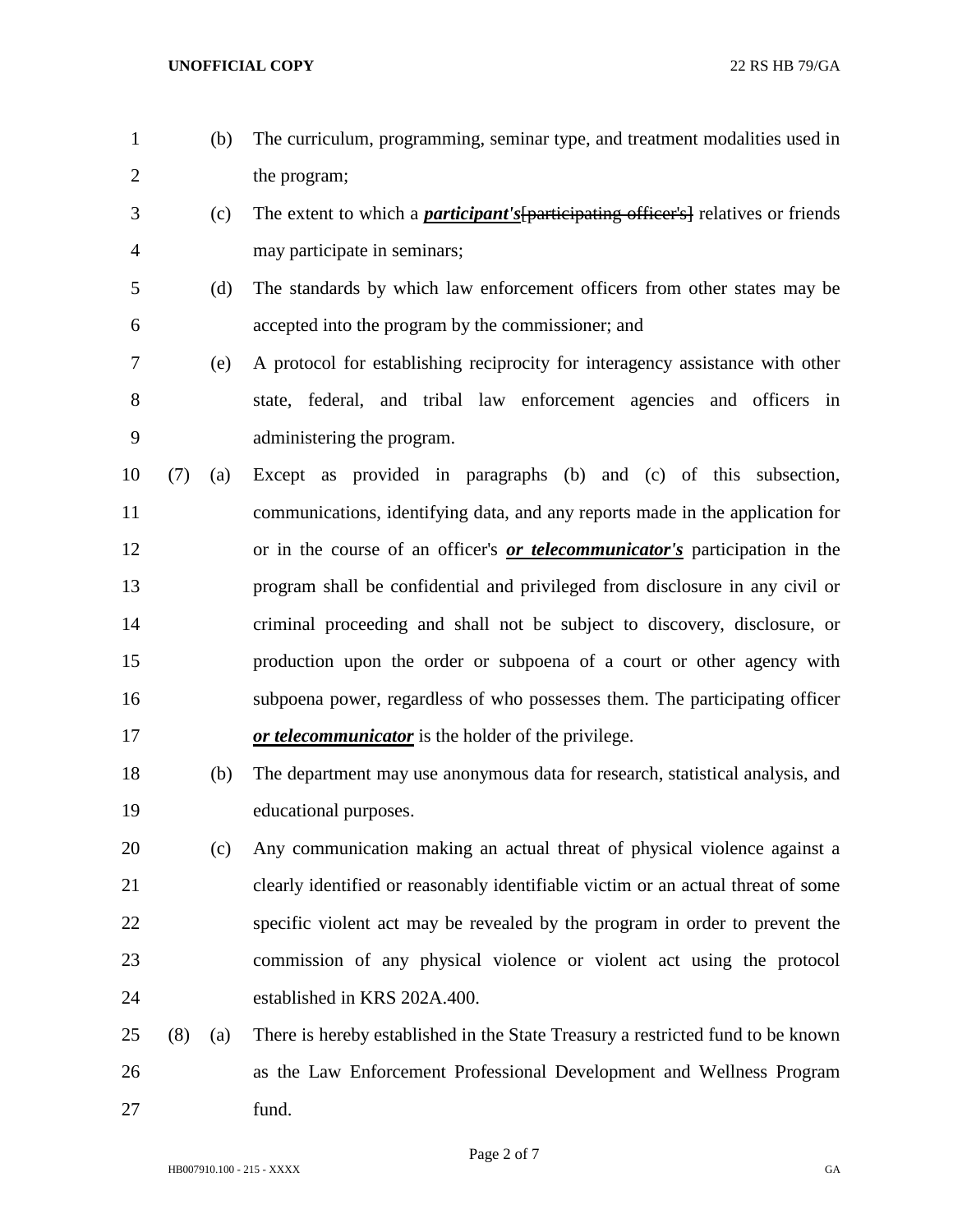| $\mathbf{1}$   |     | (b) | The fund shall consist of moneys received from the Kentucky Law                             |
|----------------|-----|-----|---------------------------------------------------------------------------------------------|
| $\overline{2}$ |     |     | Enforcement Foundation Program fund established in KRS 15.430, grants,                      |
| 3              |     |     | gifts, state appropriations, and federal funds.                                             |
| 4              |     | (c) | The fund shall be administered by the department.                                           |
| 5              |     | (d) | Amounts deposited in the fund shall be used only for administration of the                  |
| 6              |     |     | program.                                                                                    |
| 7              |     | (e) | Notwithstanding KRS 45.229, fund amounts not expended at the close of a                     |
| 8              |     |     | fiscal year shall not lapse but shall be carried forward to the next fiscal year.           |
| 9              |     | (f) | Any interest earnings of the fund shall become a part of the fund and shall not             |
| 10             |     |     | lapse.                                                                                      |
| 11             |     | (g) | Moneys deposited in the fund are hereby appropriated for the purposes set                   |
| 12             |     |     | forth in this section and shall not be appropriated or transferred by the General           |
| 13             |     |     | Assembly for any other purposes.                                                            |
| 14             |     |     | Section 2. KRS 15.550 is amended to read as follows:                                        |
| 15             | (1) |     | The basic course offered by the training program shall consist of <b>no less than</b> forty |
| 16             |     |     | (40) hours of instruction or training and shall consist of subjects appropriate for the     |
| 17             |     |     | basic training of law enforcement telecommunicators in the technique of emergency           |
| 18             |     |     | services communications. The Kentucky Law Enforcement Council shall approve                 |
| 19             |     |     | all training curriculum and instructions.                                                   |
| 20             | (2) |     | As a portion of the basic course offered, all telecommunicators who receive or              |
| 21             |     |     | dispatch emergency medical service calls shall be trained in:                               |
| 22             |     | (a) | Telephone cardiopulmonary resuscitation (T-CPR) utilizing<br>nationally                     |
| 23             |     |     | recognized emergency cardiovascular care guidelines. At a minimum this                      |
| 24             |     |     | training shall incorporate recognition protocols for out-of-hospital cardiac                |
| 25             |     |     | arrest, compression-only CPR instructions for callers, and continuing                       |
| 26             |     |     | education as appropriate; and                                                               |
| 27             |     | (b) | <b>Recognizing the symptoms of post-traumatic stress disorder (PTSD). At a</b>              |

Page 3 of 7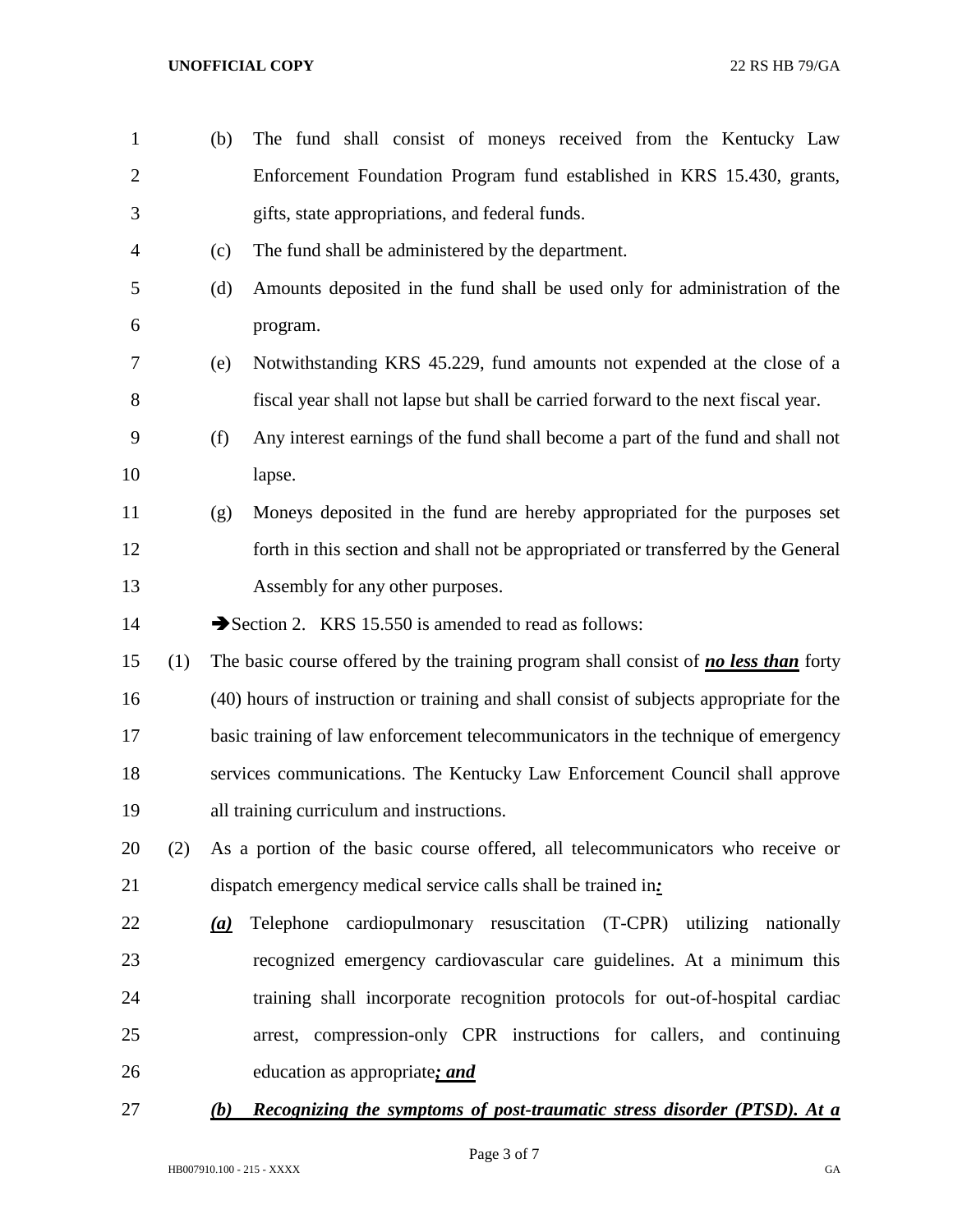| $\mathbf{1}$   |     | minimum, this training shall include guidelines for identifying the                     |
|----------------|-----|-----------------------------------------------------------------------------------------|
| $\overline{2}$ |     | symptoms of PTSD and provide a resource guide of available services for                 |
| 3              |     | treatment.                                                                              |
| 4              | (3) | Online training modules based on nationally recognized guidelines that at a             |
| 5              |     | minimum incorporate recognition protocols for out of hospital cardiac arrest and        |
| 6              |     | compression-only CPR shall be acceptable for telecommunicators who have not             |
| 7              |     | been through the training academies or who are not otherwise certified in these         |
| 8              |     | protocols.                                                                              |
| 9              | (4) | The Kentucky Law Enforcement Council shall incorporate mental health                    |
| 10             |     | training, with a primary focus on PTSD, into the telecommunicators training             |
| 11             |     | <u>program and maintain a current resource list for all telecommunicators and their</u> |
| 12             |     | supervisors about the management and treatment of PTSD and work-induced                 |
| 13             |     | stress.                                                                                 |
| 14             |     | Section 3. KRS 15.560 is amended to read as follows:                                    |
| 15             | (1) | No person shall receive an official appointment on a permanent basis as a law           |
| 16             |     | enforcement telecommunicator unless the person has previously been awarded a            |
| 17             |     | certificate by the Kentucky Law Enforcement Council attesting to such person's          |
| 18             |     | satisfactory completion of a non-CJIS telecommunications academy. Every person          |
| 19             |     | who is employed after June 24, 2003, as a law enforcement telecommunicator by           |
| 20             |     | any law enforcement agency in this state, regardless of prior experience as a non-      |
| 21             |     | CJIS telecommunicator, shall forfeit his or her position as such unless, within         |
| 22             |     | twelve (12) months from the date of his or her employment, he or she satisfactorily     |
| 23             |     | completes the non-CJIS telecommunications academy and is awarded a certificate          |
| 24             |     | attesting thereto. The council shall waive the training requirements listed in this     |
| 25             |     | section for all law enforcement telecommunicators who are serving on July 15,           |
| 26             |     | 2006, and possess a certificate of completion of an approved law enforcement            |
| 27             |     | telecommunicator basic training program.                                                |

Page 4 of 7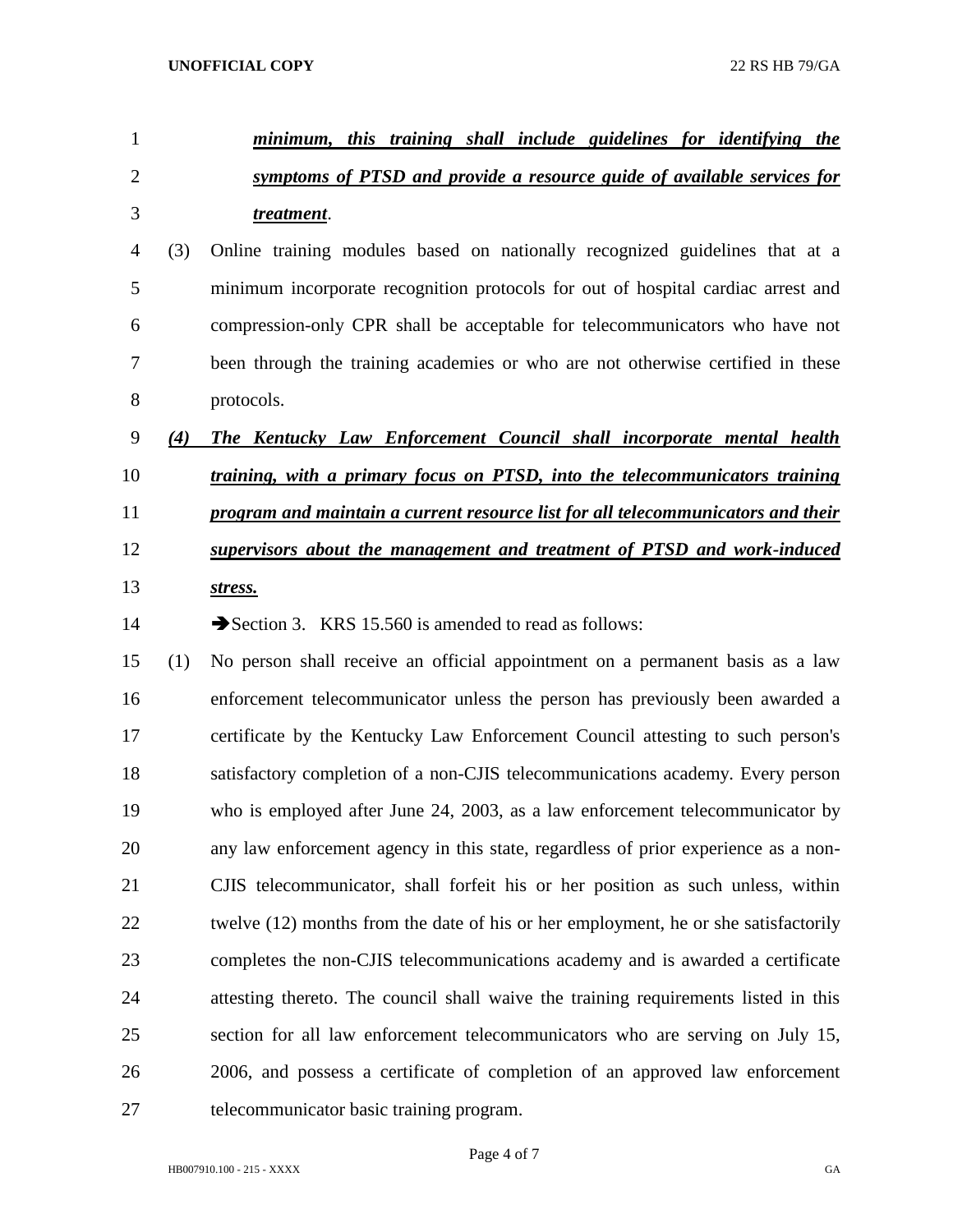(2) All non-CJIS telecommunicators, whether originally employed before or after July 15, 2006, shall successfully complete each calendar year an in-service training course, appropriate to their job assignment and responsibility, of eight (8) hours' duration at a school certified or recognized by the Kentucky Law Enforcement Council. *Each in-service training course shall include a mental health component which highlights post-traumatic stress disorder and work-induced stress, including symptom recognition, treatment, and available resources.*

 (3) In the event of extenuating circumstances beyond the control of a non-CJIS telecommunicator that prevent completion of training within the time specified, the commissioner or the commissioner's designee may grant the non-CJIS telecommunicator an extension of time, not to exceed one hundred eighty (180) days, in which to complete the training.

 (4) A non-CJIS telecommunicator who fails to complete the training within a period of twelve (12) months and any extension of time granted under this section shall be terminated by the employing agency and shall not be permitted to serve as a telecommunicator with any governmental agency in the Commonwealth for a period 17 of one (1) year.

18 Section 4. KRS 15.565 is amended to read as follows:

 (1) No person shall receive an official appointment on a permanent basis as a CJIS telecommunicator unless that person has previously been awarded a certificate by the Kentucky Law Enforcement Council attesting to that person's satisfactory completion of the CJIS telecommunications academy. Every person who is employed after July 15, 2006, as a CJIS telecommunicator shall forfeit his or her position as such unless, within six (6) months from the date of employment, that person satisfactorily completes the CJIS telecommunications academy and is awarded a certificate attesting thereto. The council shall waive the training requirements listed in this section and award a CJIS telecommunicator certificate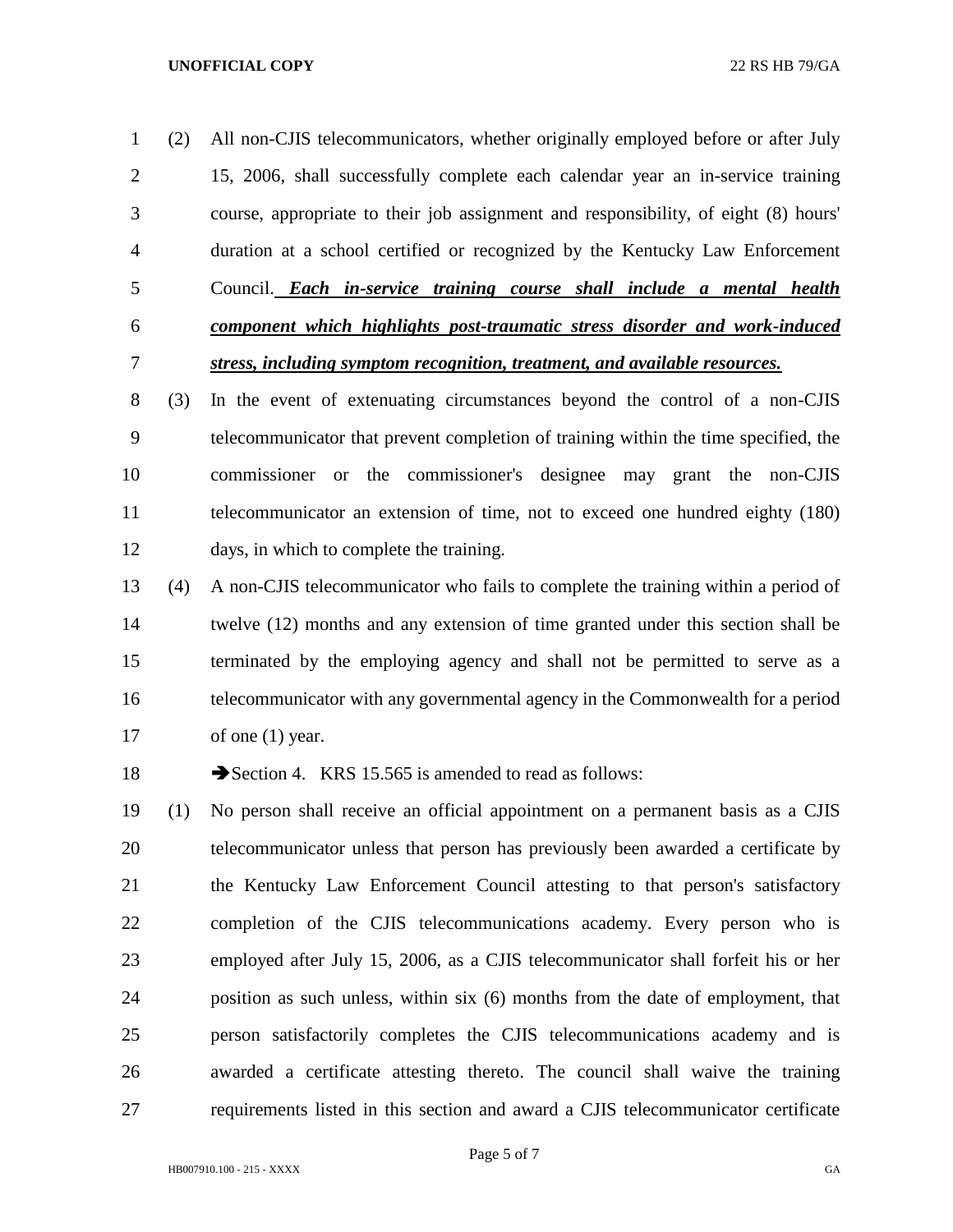- 
- 

 for all CJIS telecommunicators who are serving on July 15, 2006, and have successfully completed the CJIS-full access course.

- (2) A non-CJIS telecommunicator who gains employment as a CJIS telecommunicator shall successfully complete the CJIS-full access course within six (6) months from the date of his or her employment. A non-CJIS telecommunicator whose employing agency initiates the use of CJIS shall successfully complete the CJIS-full access course within six (6) months from the date that the agency initiates the use of CJIS.
- (3) All CJIS telecommunicators, whether originally employed before or after July 15, 2006, shall successfully complete each calendar year an in-service training course, appropriate to their job assignment and responsibility, of eight (8) hours' duration, of which the number of hours shall not be changed by the Kentucky Law Enforcement Council, at a school certified or recognized by the council. *Each in- service training course shall include a mental health component which highlights post-traumatic stress disorder and work-induced stress, including symptom*
- *recognition, treatment, and available resources.*
- (4) All CJIS telecommunicators, whether originally employed before or after July 15, 2006, shall successfully complete eight (8) hours of CJIS in-service training every two (2) years at a school certified or recognized by the Kentucky Law Enforcement Council.
- (5) Extensions of time in which to complete the training specified in this section may be granted by the commissioner of the Department of Kentucky State Police or the commissioner's designee.
- (6) A CJIS telecommunicator who fails to complete the training within a period of six (6) months and any extension of time granted under this section shall be terminated by the employing agency and shall not be permitted to serve as a telecommunicator with any governmental agency in the Commonwealth for a period of one (1) year.
- 27 Section 5. KRS 15.590 is amended to read as follows: